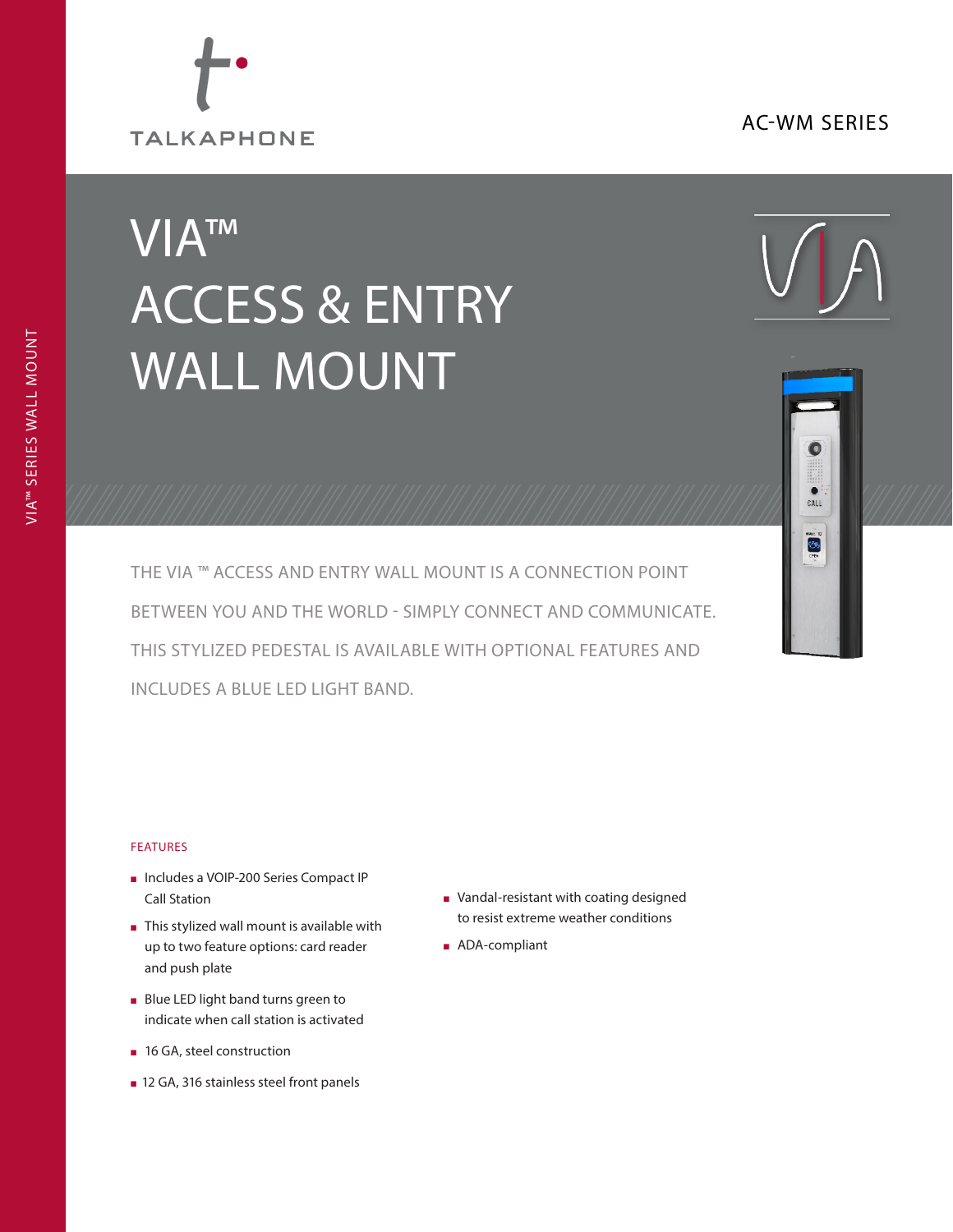| GENERAL<br><b>SPECIFICATIONS</b>               | <b>AC-WM SERIES</b>                                                                                                                                 |  |  |
|------------------------------------------------|-----------------------------------------------------------------------------------------------------------------------------------------------------|--|--|
| Construction:                                  | Wall Mount: 16GA (0.06") steel<br>Front Panels: 12GA (0.105") 316 stainless steel                                                                   |  |  |
|                                                | Wall mount is rated NEMA 3R                                                                                                                         |  |  |
|                                                | Call station is rated IP66                                                                                                                          |  |  |
| <b>Dimensions</b><br>$(W \times H \times D)$ : | 9.12 x 30 x 4.03 in. (231.6 x 762 x 102.3 mm)                                                                                                       |  |  |
| Weight:                                        | 20 lbs. (9.1 kg)                                                                                                                                    |  |  |
| Colors:                                        | Black with stainless steel front panels is standard.<br>Custom paint colors available.                                                              |  |  |
| Lighting:                                      | LED Light Band: Available with an always-lit blue LED light<br>band that flashes from standard blue to green, when the<br>call station is activated |  |  |
| Mounting:                                      | Mounts to wall                                                                                                                                      |  |  |
| Power:                                         | 24VDC (110VAC supported with optional power supply)                                                                                                 |  |  |

# ACCESSORY OPTIONS







Touchless Push Plate Switch Card Reader Card Reader Card Reader With Keypad Push Plate Switch

CA









ORDERING INFORMATION

CAL

| Base<br>Model      | Mount<br><b>Type</b>     | <b>Configuration Number</b>                                                                                                                          | VOIP-200 Series<br>Model                                                                                                             | Card Reader<br>Type                                  | <b>Touchless Push</b><br>Plate                                                     | LED Light Band                                                                                                                                                    |
|--------------------|--------------------------|------------------------------------------------------------------------------------------------------------------------------------------------------|--------------------------------------------------------------------------------------------------------------------------------------|------------------------------------------------------|------------------------------------------------------------------------------------|-------------------------------------------------------------------------------------------------------------------------------------------------------------------|
| $AC-$              | WM-<br><b>Wall Mount</b> | Call station only<br>2<br>Call station with card reader<br>3<br>Call station with push plate<br>4<br>Call station with card reader<br>and push plate | Ċ<br>Includes VOIP-200C<br>C <sub>3</sub><br>Includes VOIP-200C3<br>н<br>Includes VOIP-200H<br>H <sub>3</sub><br>Includes VOIP-200H3 | $-K$<br>With keypad<br>*Leave blank for no<br>keypad | -TL<br>With touchless push<br>plate<br>*Leave blank for no<br>touchless push plate | $-FLB$<br>Optional flashing Blue<br>LED light band with<br>customizable<br>brightness<br>*Leave blank for blue-<br>to-green non-flashing<br><b>LED light band</b> |
| Example: AC-WM-1C3 |                          |                                                                                                                                                      |                                                                                                                                      |                                                      |                                                                                    |                                                                                                                                                                   |
| $AC-$              | $WM-$                    |                                                                                                                                                      | C <sub>3</sub>                                                                                                                       |                                                      |                                                                                    |                                                                                                                                                                   |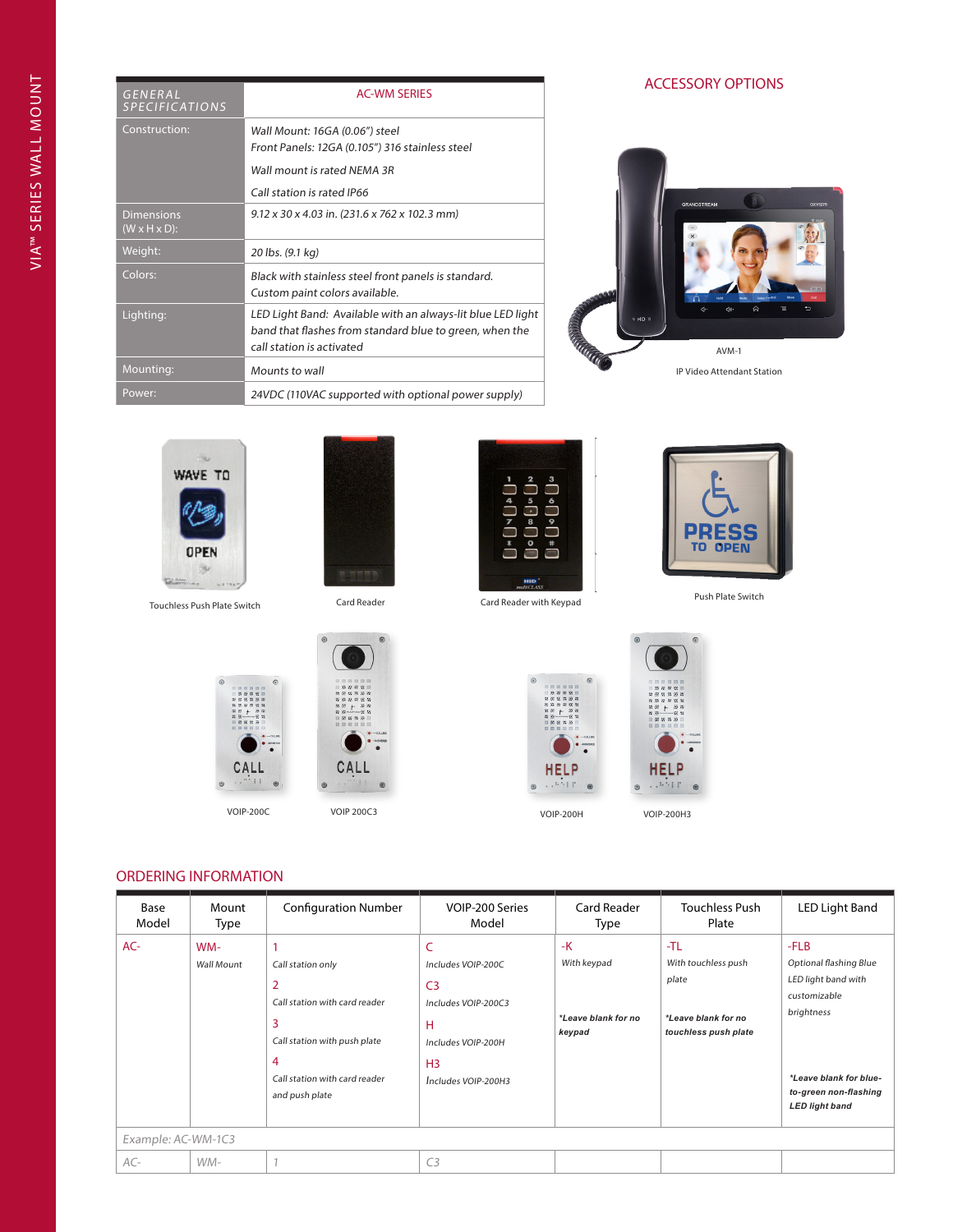|                                                         | VIA <sup>™</sup> Series Card Reader                                            | VIA <sup>™</sup> Series Card Reader with Keypad                                                                                  |  |
|---------------------------------------------------------|--------------------------------------------------------------------------------|----------------------------------------------------------------------------------------------------------------------------------|--|
|                                                         | <b>图 图图图像</b>                                                                  | $\mathbf{3}$<br>J<br>$\rightarrow$<br><b>Contract</b><br>$\bullet$<br>$\sim$<br><b>College</b><br>HID <sup>'</sup><br>multiCLASS |  |
| <b>HID Part Number</b>                                  | 900PTNNEK00000                                                                 | 921PTNNEK00000                                                                                                                   |  |
| <b>HID Base Model</b>                                   | <b>RP10</b>                                                                    | RPK40                                                                                                                            |  |
| <b>Communications Interface</b>                         | Wiegand                                                                        | Wiegand                                                                                                                          |  |
| 125 kHz Credential Compat-<br>ibility (multiCLASS only) | HID Prox, AWID, EM4102                                                         |                                                                                                                                  |  |
| 13.56 MHz Credential Com-<br>patibility                 | iCLASS, iCLASS SE, iCLASS Seos, MIFARE Classic (CSN), MIFARE DESFire EV1 (CSN) |                                                                                                                                  |  |
| <b>Panel Connection</b>                                 | Pigtail - 18" (0.45m)                                                          | Pigtail - 18" (0.45m)                                                                                                            |  |
| <b>Keypad Output</b>                                    | $\overline{\phantom{a}}$                                                       | 8-bit burst                                                                                                                      |  |

#### TERMS OF USE AND LIMITED WARRANTY

Talk-A-Phone, LLC warrants Talk-A-Phone Emergency Phone, Call Station, Wide-Area Emergency Broadcast System, and Area of Rescue equipment against any defects in material and workmanship, under normal use, for a period of twenty-four (24) months from date of installation, provided that Talk-A-Phone receives a completed "Installation Certification" certifying the date on which the system has been installed. An "Installation Certification" card is enclosed with every unit. In the event that no "Installation Certification" is received by Talk-A-Phone, the twenty-four (24) months will commence on the date of shipment by Talk-A-Phone. Warranty period for the metal elements of models in the GP Series Pedestals, MT Series Towers, MTE Series Towers, MT/R Series Towers, PM Series Pedestals, SM Series Surface Mounts, VIA™ Series Mounts, and WM Series Wall Mounts is five (5) years, under the same terms and conditions. Warranty period for Intercommunication Products is twelve (12) months, under the same terms and conditions.

THIS WARRANTY GIVES YOU SPECIFIC LEGAL RIGHTS AND YOU MAY ALSO HAVE OTHER RIGHTS WHICH VARY FROM STATE TO STATE.

Copyright 2019 Talk-A-Phone, LLC All Rights Reserved

Rev. 1.1 08/30/18